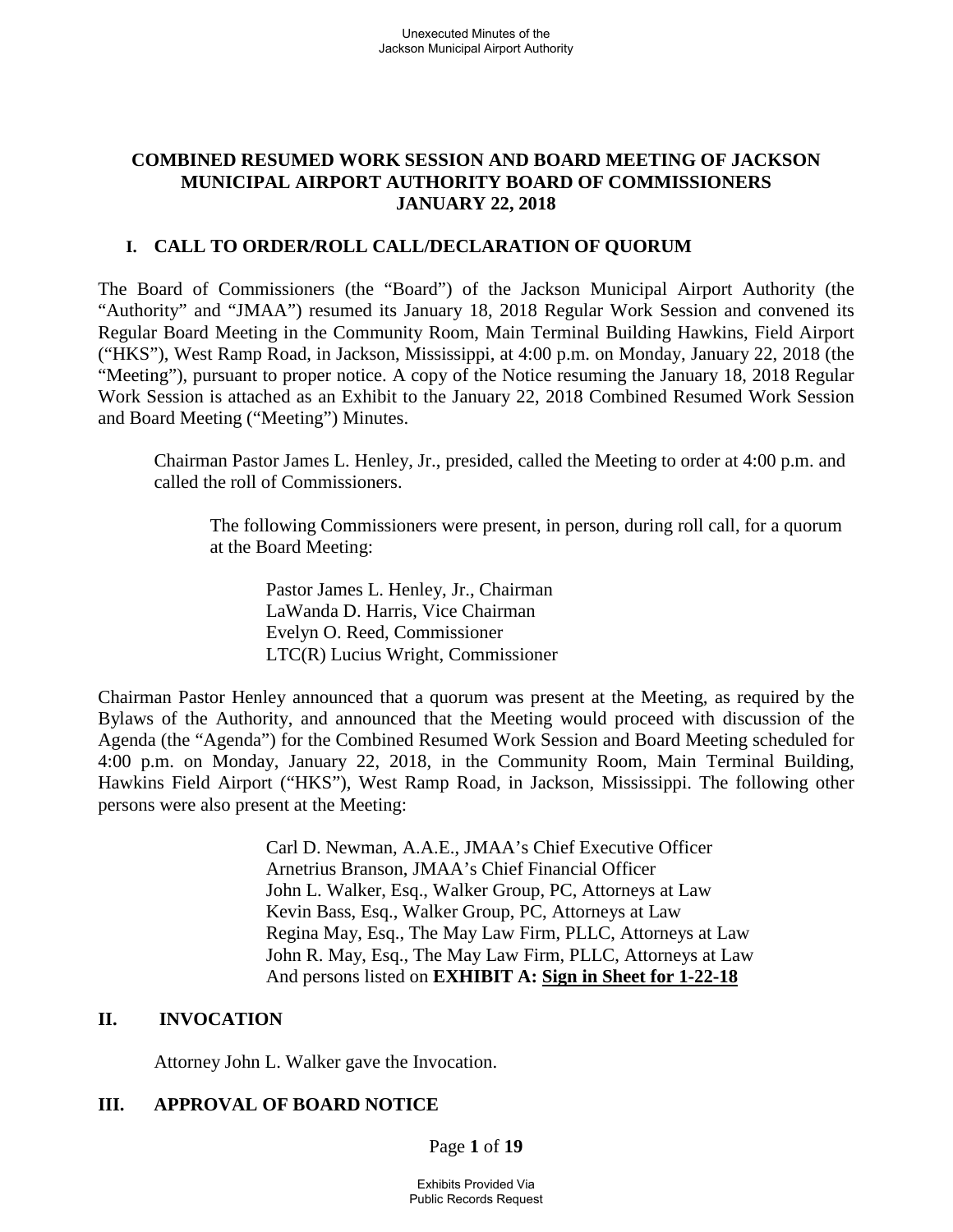A. Notice Regarding the resuming of the January 18, 2018 Work Session to occur simultaneously with the Regular Board on Monday, January 22, 2017, at 4:00 p.m.

#### **RESOLUTION CY-2018-3**

# **APPROVAL OF THE NOTICE OF RESUMING OF THE JANUARY 18, 2018 WORK SESSION ON MONDAY, JANUARY 22, 2018 AT 4:00 P.M. IN CONJUNCTION WITH THE REGULARLY SCHEDULED BOARD MEETING**

After discussion and review, and upon the motion made by Vice Chairman Harris, seconded by Commissioner LTC(R) Wright, and approved by unanimous vote (4-0-0), the following resolution was made and entered.

**RESOLVED**, that the Board hereby approves the Notice Resuming the January 18, 2018 Work Session in conjunction with the January 22, 2018 Regular Board Meeting.

Yeas: Harris, Henley, Reed, Wright Nays: None Abstentions: None

January 22, 2018

#### **IV. APPROVAL AND EXECUTION OF MINUTES**

A. Combined Work Session and Regular Meeting of the Board of Commissioners, December 21, 2017

#### **RESOLUTION CY-2018-4**

# **APPROVAL OF THE DECEMBER 21, 2017 COMBINED WORK SESSION AND REGULAR BOARD MEETING MINUTES**

After discussion and review and upon the motion made by Vice Chairman Harris, seconded by Commissioner LTC(R) Wright, the Minutes of the Combined Work Session and Regular Board Meeting, December 21, 2017, were approved by unanimous vote of the Commissioners and the following resolution was made and entered.

**RESOLVED**, that the Board hereby approves the Minutes of the Combined Work Session and Regular Board Meeting, December 21, 2017, as presented, and directs that said Minutes be filed in the appropriate Minute Book and Records of the Authority.

Yeas: Harris, Henley, Reed, Wright Nays: None

> Page **2** of **19** Exhibits Provided Via Public Records Request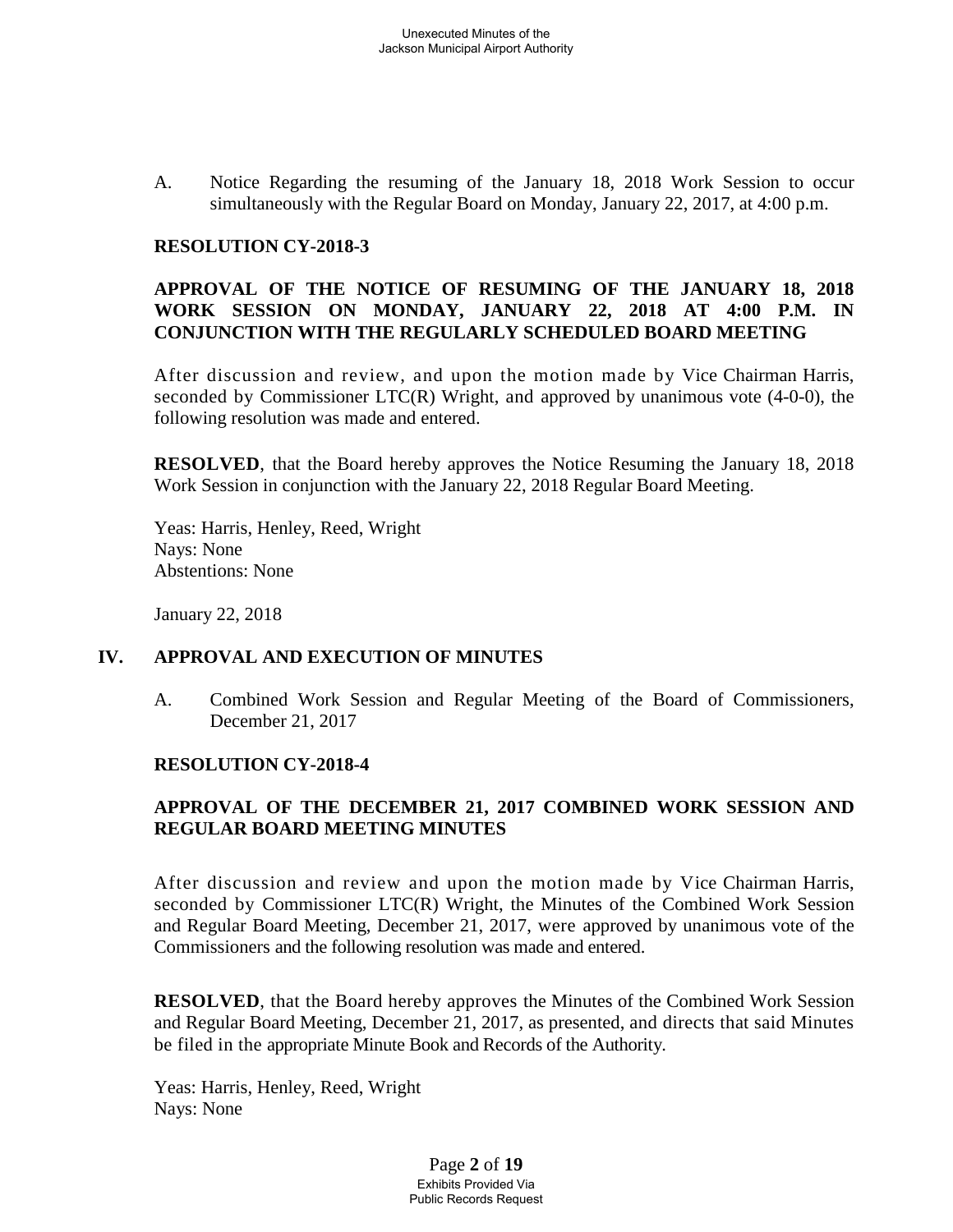Unexecuted Minutes of the Jackson Municipal Airport Authority

Abstentions: None

January 22, 2018

# **V. PUBLIC COMMENTS**

Alice Tisdale.

Mrs. Tisdale thanked the Board for the love and support shown to Commissioner Dr. Rosie L.T.P. Johnson and her friends and family, before and after her transition. On behalf of the Jackson Advocate, she thanked the Board for allowing and being supportive of the Jackson Advocate's mission to document the life and accomplishments of special individuals, such as Dr. Johnson.

### **VI. REPORTS**

#### **A. Report from the Chairman**

For the Chairman's Report, Chairman Pastor Henley referenced the presentation given by him during the Homegoing celebration for Dr. Johnson. He told about the circumstances of his initial meeting with Dr. Johnson. He described Dr. Johnson as a respectful and caring person. Moreover, according to Chairman Pastor Henley, Dr. Johnson was a person who let God lead her. He stated that she manifested the Christ in her and did as the scripture says "Whatever you do, do it as unto the Lord."

Next, he recognized Mr. Carl D. Newman, CEO, to present his reports.

# **B. Chief Executive Officer**

### **1. Airport Project Manager Summary, Period Ending December 31, 2017...….………..………………………………….…..Page1<sup>1</sup>**

Mr. Newman directed the Board's attention to the Airport Project Manager Summary ("APMS"), found on pages 1-17 in the Packet and distributed to the Board before the Combined Resumed Work Session and Board Meeting. The Board reviewed the Report and had no questions.

### **2. Airport Activity Statistics Report, Period Ending December 31, 2017……………………………….……..……..……...Page 18**

Mr. Newman directed the Board's attention to the Airport Activity Statistics Report, which was distributed before the Combined Resumed Work Session and Board

<span id="page-2-0"></span> $1$  The page numbers herein are the page numbers contained in the Meeting Packet which is attached as an Exhibit to the January 22, 2018 Combined Resumed Work Session and Board Meeting Minutes.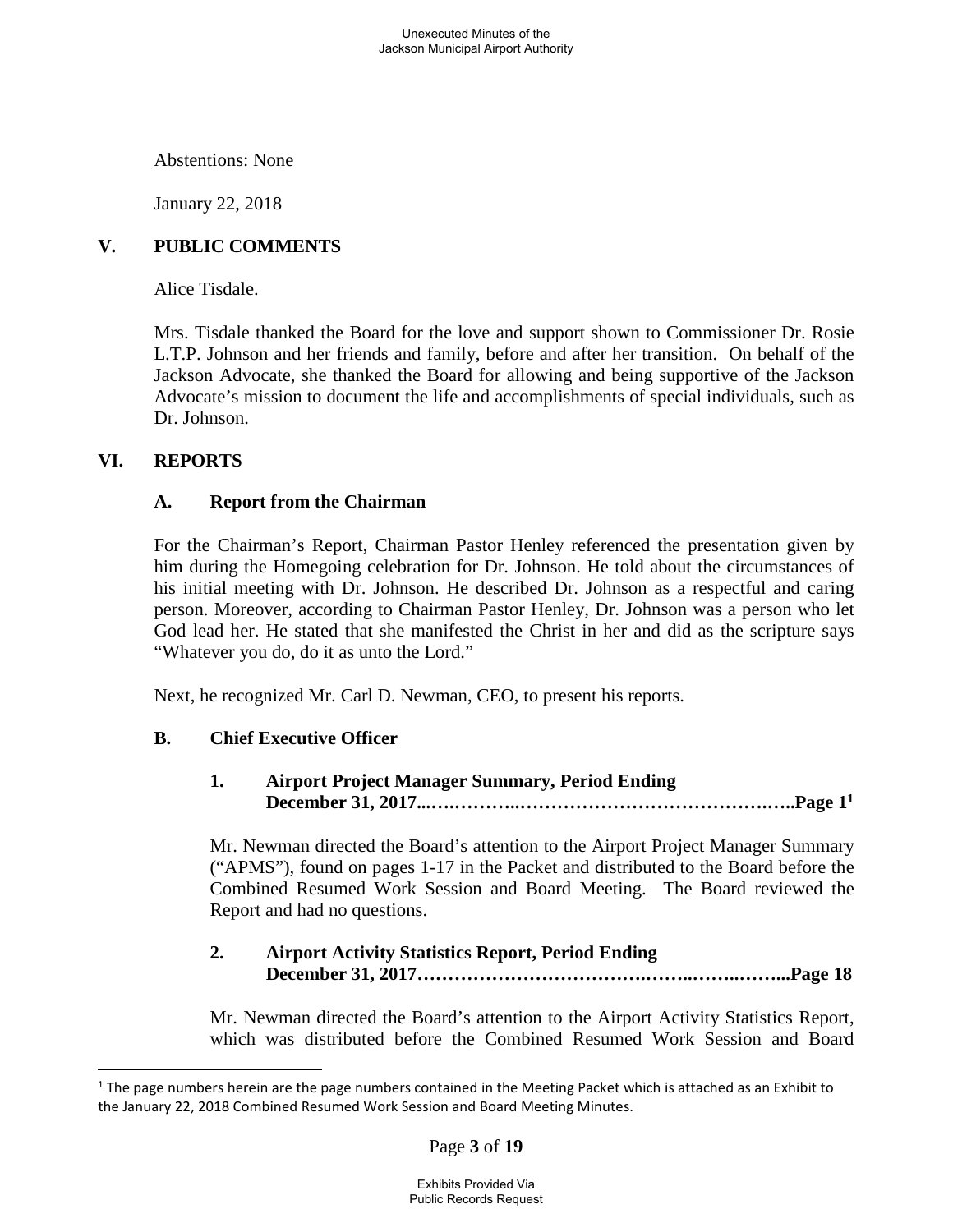Meeting and found at pages 18-30 in the January 22, 2018 Combined Resumed Work Session and Regular Board Meeting Packet. The Board reviewed the Report and had no questions.

# **3.** *MS-Based Businesses During December 2017*

Mr. Newman recognized Mr. Jack Thomas, Director of DBE and Community Development, to discuss the statistics as to payments by JMAA to minority businesses and the City of Jackson, MS-based businesses during December 2017.

Mr. Thomas informed the Board about the following payment statistics of JMAA during December 2017, as to minority businesses and City of Jackson, MS-based businesses.

- Percentage of Direct and Indirect Payments to MWBE or DBE Firms: 19.9% of the total amount of eligible payments;
- Percentage of Payments to City of Jackson, MS-based firms: 16.9%.

# **4. Airports Council International-North America**

Mr. Newman announced that JMAA received a letter from ACI-NA addressed to the JMAA Board of Commissioners expressing condolences concerning Commissioner Dr. Rosie L.T.P. Johnson's transition. Mr. Newman then read the letter aloud. The letter received from ACI-NA is attached as an exhibit to the January 22, 2018 Meeting Minutes.

# **5. CEO: Entities Quarterly Report**

Mr. Newman provided the following reports as to the entities with boards on which he serves as a representative of JMAA:

i. West Rankin Utility Authority

Mr. Newman stated that the authority continues to meet, and continues working to repair the crossing at Highway 18. He also informed the Board that the West Rankin Utility Authority Board voted to use Raymond James for the bond refinancing as to the water treatment plant. He stated that the plant is approximately seven percent (7%) complete. Lastly, he noted that the City of Jackson had withdrawn the lawsuit filed against Rankin County concerning the permit for the water treatment plant.

ii. East Metro Corridor Commission

Mr. Newman informed the Board that the Commission is continuing with the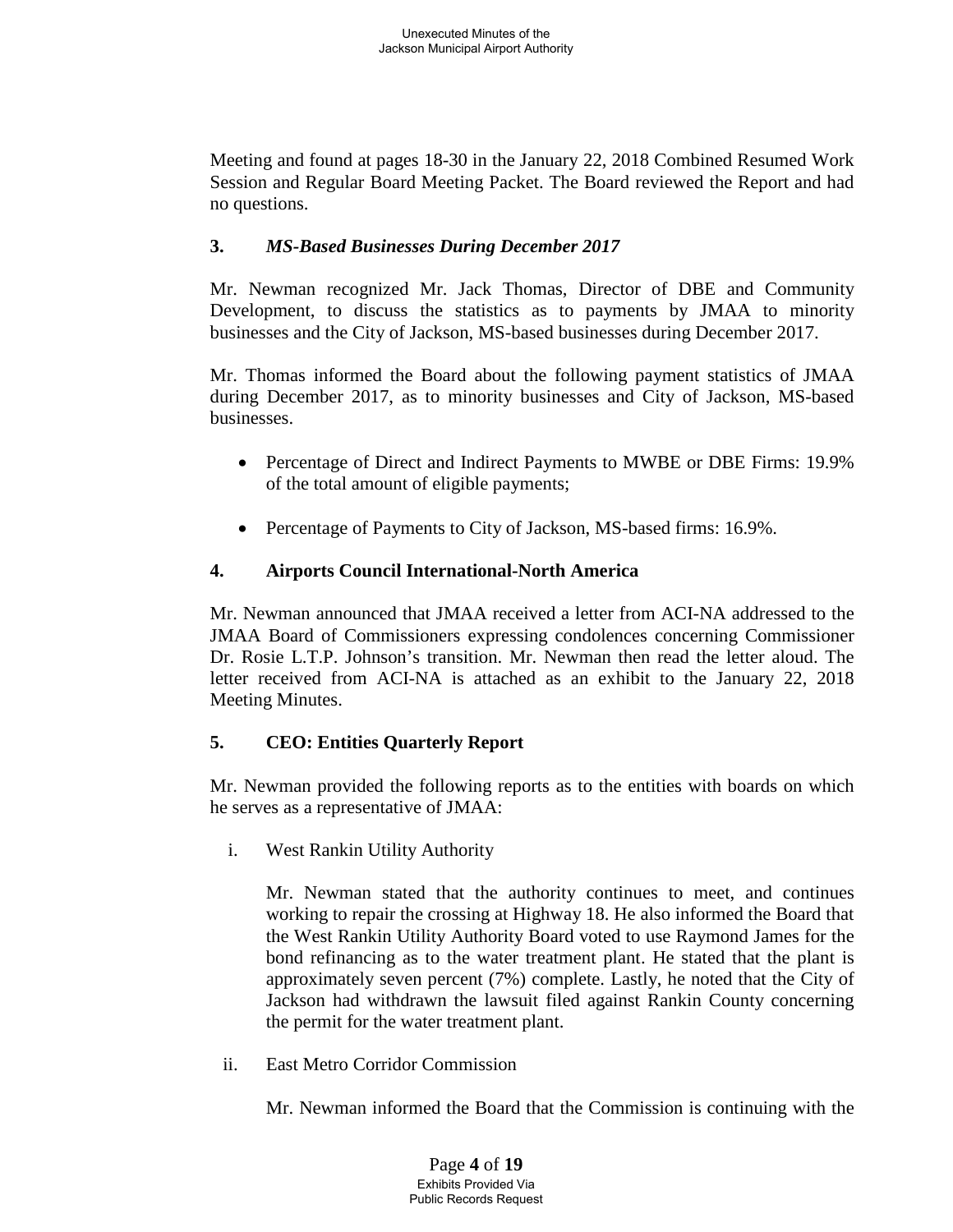acquisition of the right away for the final phase of the Corridor. He added that the Commission continues to work on funding for the final phase, and he does not anticipate JMAA being asked for funding related to the final phase.

iii. Greater Jackson Chamber Partnership

During the November Partnership meeting, Ms. Yumeka Rushing, with the Kellogg Foundation, spoke about the foundation's investment into education in Mississippi during the last ten (10) years. He informed the Board that Ms. Rushing expressed that Kellogg wants to see more progress made in the Jackson Public School District. He also provided further statements made by Ms. Rushing. At the meeting there was a discussion on economic development concerning the One Lake Development Project, a report on the "One Cent Sales Tax Commission," and the strategic plan for the Greater Jackson Partnership.

He then announced that the Greater Jackson Chamber Partnership annual meeting is scheduled for January 24, 2018, for those interested in attending.

iv. Greater Jackson Alliance

During the Greater Jackson Alliance November meeting, the discussion was centered around the 2018 recruiting trips. They also discussed the status of the corridor and appointments to the Foreign Trade Zone-158 Board.

v. Greater Mississippi Foreign-Trade Zone Board, Inc.

Mr. Newman inquired if any Commissioner was aware of the status of the City of Jackson appointees, The Greater Mississippi Foreign-Trade Zone Inc. ("FTZ") Board. The Board held some discussion concerning the FTZ Board. Commissioner LTC(R) Wright then stated that some action from the City of Jackson concerning Board appointments should occur soon.

#### **C. Attorney**

- 1. Next, Attorney Walker announced that there is one (1) matter that he recommends the Board take up during an Executive Session. Therefore, he recommended the Board enter Closed Session to consider the said matter at an appropriate time.
- 2. Mr. Walker then reminded the Board to forward any proposed Bylaw amendments to the Walker Group, PC before the February 2018 Work Session Meeting.

# **VII. ACTION ITEMS**

#### **A. Financial Matters**

Page **5** of **19**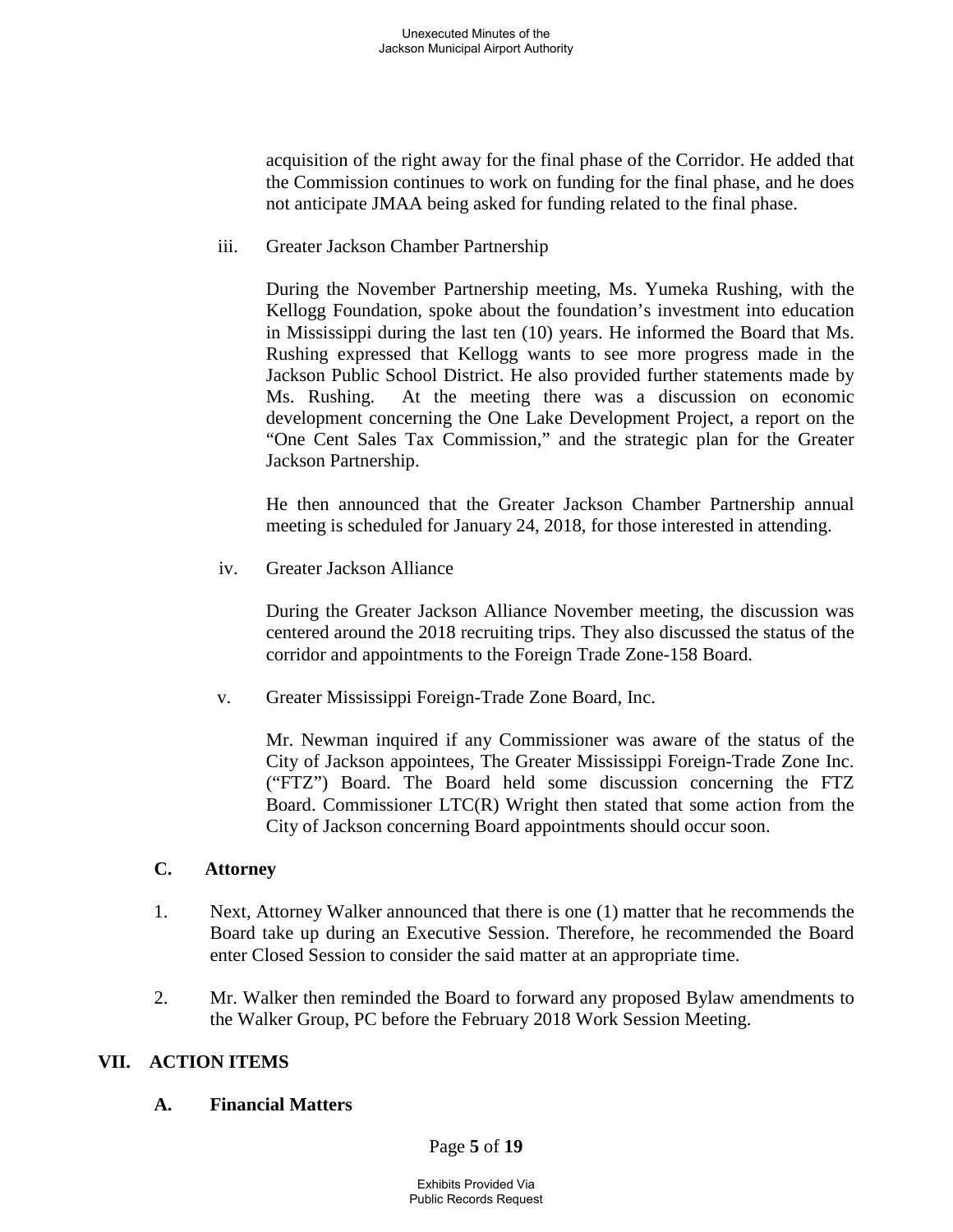### *1.* **Financial Reports for December 2017:**

*(b) Income Statement: Accept……………………….……...……...……Page 33*

Mr. Newman directed the Board's attention to the Balance Sheet, Income Statement, and Claims Docket for December 2017, which was included in the Packet, and he discussed them with the Board. Mr. Newman stated that the Board would be asked to adopt resolutions accepting the Balance Sheet and Income Statement for December 2017 and approving payment of the Claims Docket for December 2017.

Afterwards, Mr. Newman recognized Ms. Arnetrius Branson, Chief Financial Officer, and asked her to address the Board.

Ms. Branson gave highlights of the major components of each financial statement for December 2017 as follows:

Regarding the Balance Sheet, Ms. Branson informed the Board that total assets increased by \$2,600,000.00 or 2% during December 2017, as compared to December 2016. This increase was primarily due to the net effect of an increase in work-inprogress, \$10,000,000.00, a reduction in property, plant, and equipment \$5,700,000.00 and a reduction in total current assets, \$1,700,000.00. For December 2017, unrestricted cash was \$13,000,000.00. Total cash for December 2017 was \$47,000,000.00, which is a \$2,100,000.00 or 4% decrease in total cash, as compared to December 2016.

Total liabilities decreased by \$953,000.00, which is equal to 2%, as compared to December 2016, primarily due to a \$1,250,000.00 decrease in total long-term debt netted against a \$297,000.00 or 8% increase in current liabilities. The increase in current liabilities was primarily due to major construction expenses such as the following:

- Flagstar / Concessions Facility Improvements \$46,000.00
- Gregory Construction / Runway 11/29 Rehabilitation at HKS \$207,000.00
- IMS Engineers / West Runway / Taxiway \$24,000.00
- Kimley Horn: \$84,000.00 on capital projects \$111,000.00
	- o West Runway \$31,000.00
	- o Access Control \$4,000.00
	- o Atlantic Aviation Roof \$5,800.00
	- o Upper Terminal Roadway \$5,500.00
	- o TSA Renovations \$26,000.00
	- o HKS Runway 11/29 \$7,200.00 and other smaller payments

Page **6** of **19** Exhibits Provided Via Public Records Request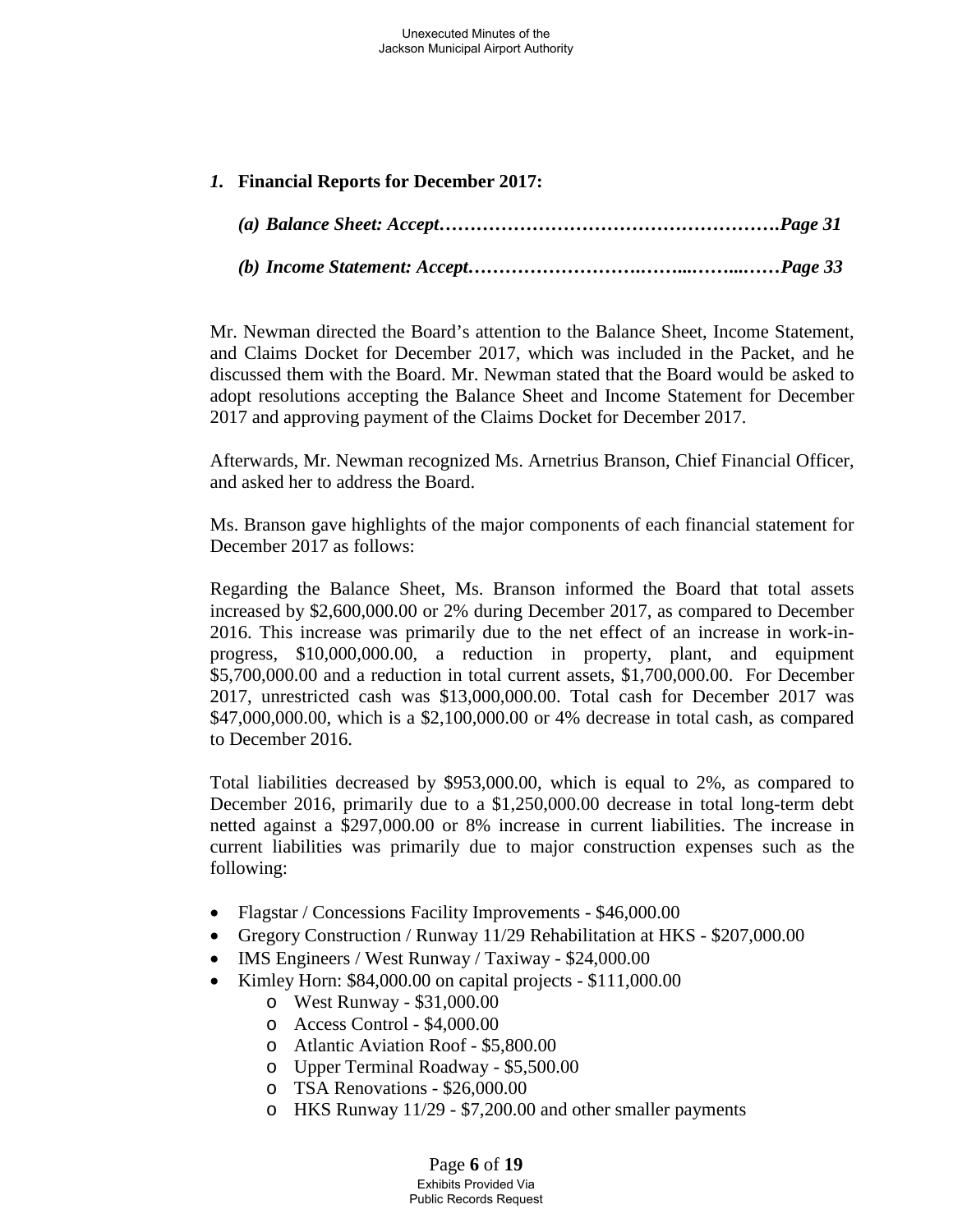- Neel Schaffer \$45,000.00
	- o HKS Rehabilitation of 11/29 \$28,000.00
	- o Upper Terminal Roadway Rehabilitation \$17,000.00
- Superior / West Runway \$122,000.00

Passenger enplanements for December 2017 were 10% below budget as compared to December 2016. Commercial landings were 3% below budget and cargo landings were 4% above budget as compared to December 2016.

Regarding the Income Statement, operating income for December 2017 was \$1,300,000.00 or \$59,000.00 below budget which equates to 4%. The following item contributed to the variance:

1. Parking was \$394,000.00, which was \$43,000.00 or 10% below budget. The reduction can be attributed to the reduction in enplanements. Year-to-date, parking revenue was \$1,400,000.00, which was \$44,000.00 or 3% below budget.

Year-to-date operating income was \$4,200.000.00, which was \$17,000.00 or flat in terms of percentage.

JMAA's total operating expenses for December 2017 were \$1,200,000.00, which equates to approximately 1% or \$15,000.00 above budget.

Major line items contributing to this month's variance was as follows:

- Salaries and other payroll related benefits combined were \$106,000.00 below budget due to employment vacancies.
- Overtime was over budget by \$6,500.00. This was primarily due to nonbudgeted payroll at HKS. The Operational staff is monitoring the airfield during the rehabilitation of runway 11/29.
- Parking management fees were \$40,000,00 or 82% above budget which resulted from the payment of three (3) prior months of payroll (September, October, and November 2017) for the subcontractor (Global).
- Chemicals were over budget \$14,000.00 due to the purchase of additional deicing fluid for the runways and taxiways.

Year-to-date operating expenses were \$3,600,000.00 or \$226,000.00 below budget which equates to 6%.

Account with irregular account balance:

Page **7** of **19**

Exhibits Provided Via Public Records Request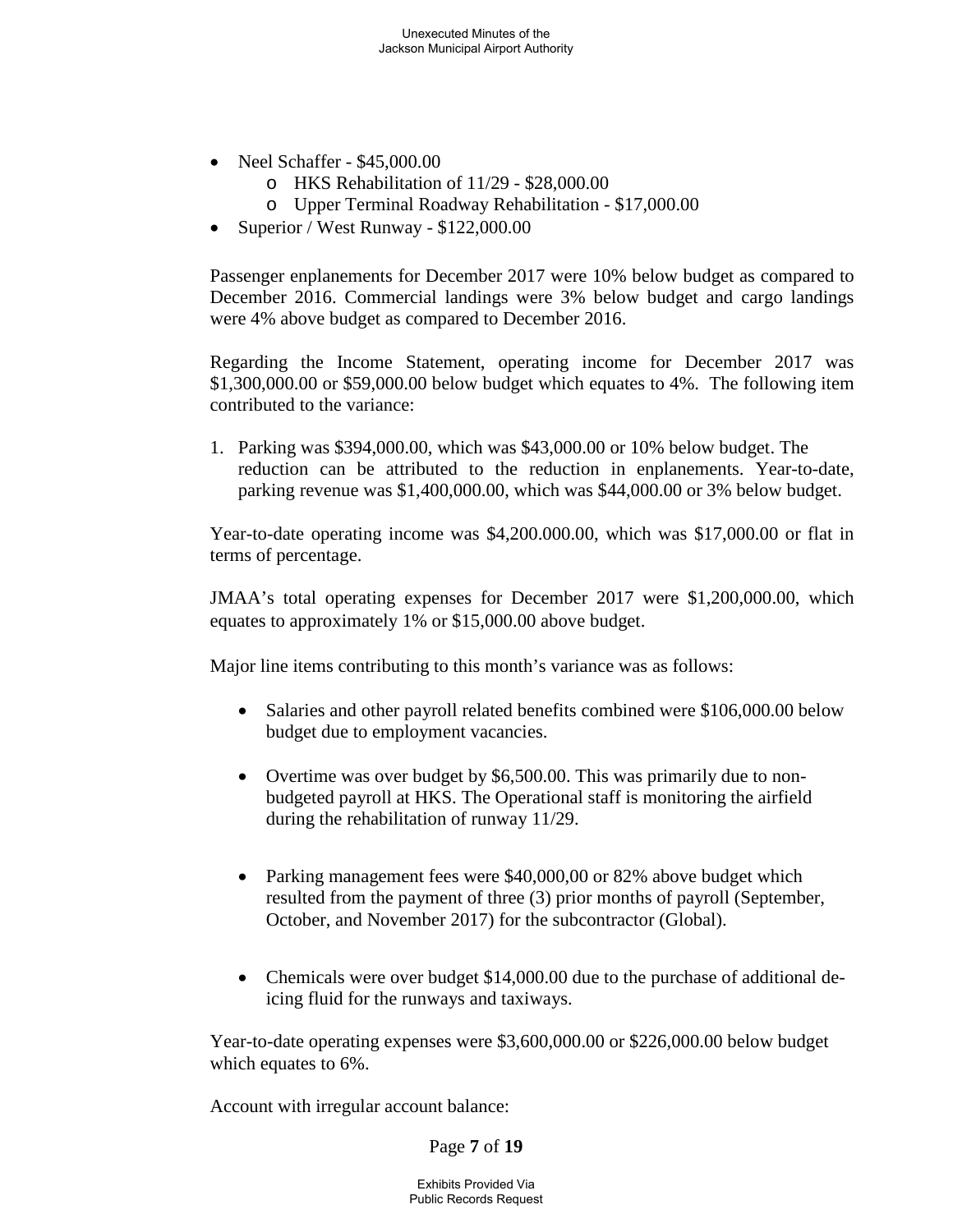• Board Services/Supplies – has a credit balance of \$267.79 due to the reclassification of a posting error from the prior month. (Business meals were reclassed from supplies to business meals.)

Net Operating Income for December 2017 was \$117,000.00, which was \$73,000.00 or 39% below budget.

Capital and other income were \$786,000.00, which equates to \$1,400,000.00 or 63% below budget. This reduction was primarily due to federal and state grant revenue reductions caused by the work stoppage on the west runway.

For December 2017, net income was \$129,000.00, which equals to \$1,400,000.00 or 92% below budget.

In response to Chairman Pastor Henley's request, Mr. Newman provided the Board with an update on the status of the restaurant in the west concourse. He informed the Board that some minor conflict with MSE Foods has occurred, and there was a meeting held during the week before the Board Meeting to attempt to work out the differences. He added that he was not certain that Staff and MSE Foods would be able to work out the differences; therefore, Staff is working on a contingency plan to present to the Board.

#### **RESOLUTION CY-2018-5**

### **RESOLUTION ACCEPTING/APPROVING THE DECEMBER 2017 FINANCIAL REPORTS: BALANCE SHEET AND INCOME STATEMENT**

Upon motion by Vice Chairman Harris, seconded by Commissioner Reed the following **RESOLUTION** was made and approved by unanimous vote.

**WHEREAS,** the Board of Commissioners (the "Board") of the Jackson Municipal Airport Authority (the "Authority") reviewed and considered the Authority's Balance Sheet and Income Statement ("the Financial Reports") for the month and period ending December 31, 2017, which were included in the Packet, at pages 31-35 and distributed to the Board prior to the January 22, 2018 Combined Resumed Work Session and Board Meeting.

**IT IS, THEREFORE, RESOLVED** that the Board hereby accepts and approves the December 2017 Financial Reports: Balance Sheet and Income Statement for December 2017.

Yeas: Harris, Henley, Reed, Wright Nays: None Abstentions: None

January 22, 2018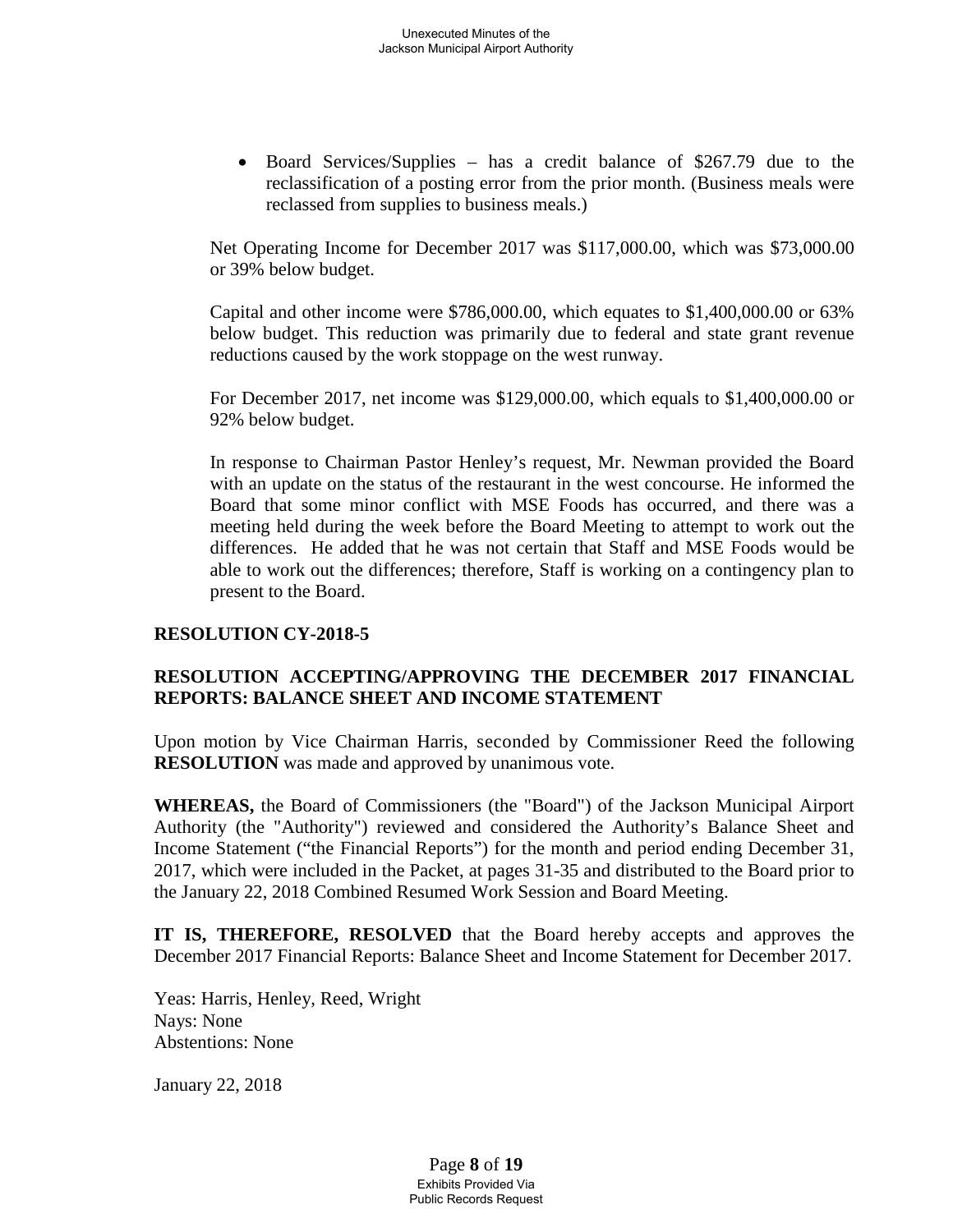### **(c)** *Claims Docket for December 2017: Approve…………………………Page 36*

In response to Chairman Pastor Henley's inquiry as to Claim No. 94413, Mr. Garry Montgomery, Maintenance Manager, informed the Board that the tractor maintenance was not spent on equipment that will be disposed of by JMAA. He added that the increase in maintenance was the result of equipment wear and tear caused by new operators.

In response to Chairman Pastor Henley's next inquiry as to Claim No. 94503, Ms. Branson informed the Board that the payment was related to a trailer device for dispensing de-icing fluid.

Next, Chairman Henley inquired about Claim No. 94402. In response, Ms. Branson informed the Board that the payment was for the purchase of Microsoft licenses.

Lastly, Chairman Pastor Henley inquired about Claim No. 94464 and requested an explanation as to why food service providers in the City of Jackson were not contacted to cater the event.

Mr. Newman, along with LSherie Dean, Marketing & Comm. Project Support, explained to the Board that Staff made substantial effort to contact food service providers within the City of Jackson. The catering services paid for by this claim were for services on Thanksgiving Day and Christmas Day and no Jackson based caterers provided services on those dates.

# **RESOLUTION CY-2018-6**

# **RESOLUTION APPROVING THE CLAIMS DOCKET FOR THE MONTH AND PERIOD ENDING DECEMBER 31, 2017**

Upon motion by Vice Chairman Harris, seconded by Commissioner LTC(R) Wright, the following **RESOLUTION** was made and unanimously approved.

**WHEREAS**, the Board of Commissioners (the "Board") of the Jackson Municipal Airport Authority (the "Authority") reviewed and considered the Authority's Claims Docket ("Claims") for the month and period ending December 31, 2017, which was included in the Packet, at pages 36-39, and distributed to the Board prior to the January 22, 2018 Combined Resumed Work Session and Board Meeting.

**IT IS, THEREFORE, RESOLVED** that the Board hereby authorizes payment of the Claims for \$961,551.16.

Yeas: Harris, Henley, Reed, Wright Nays: None Abstentions: None

Page **9** of **19**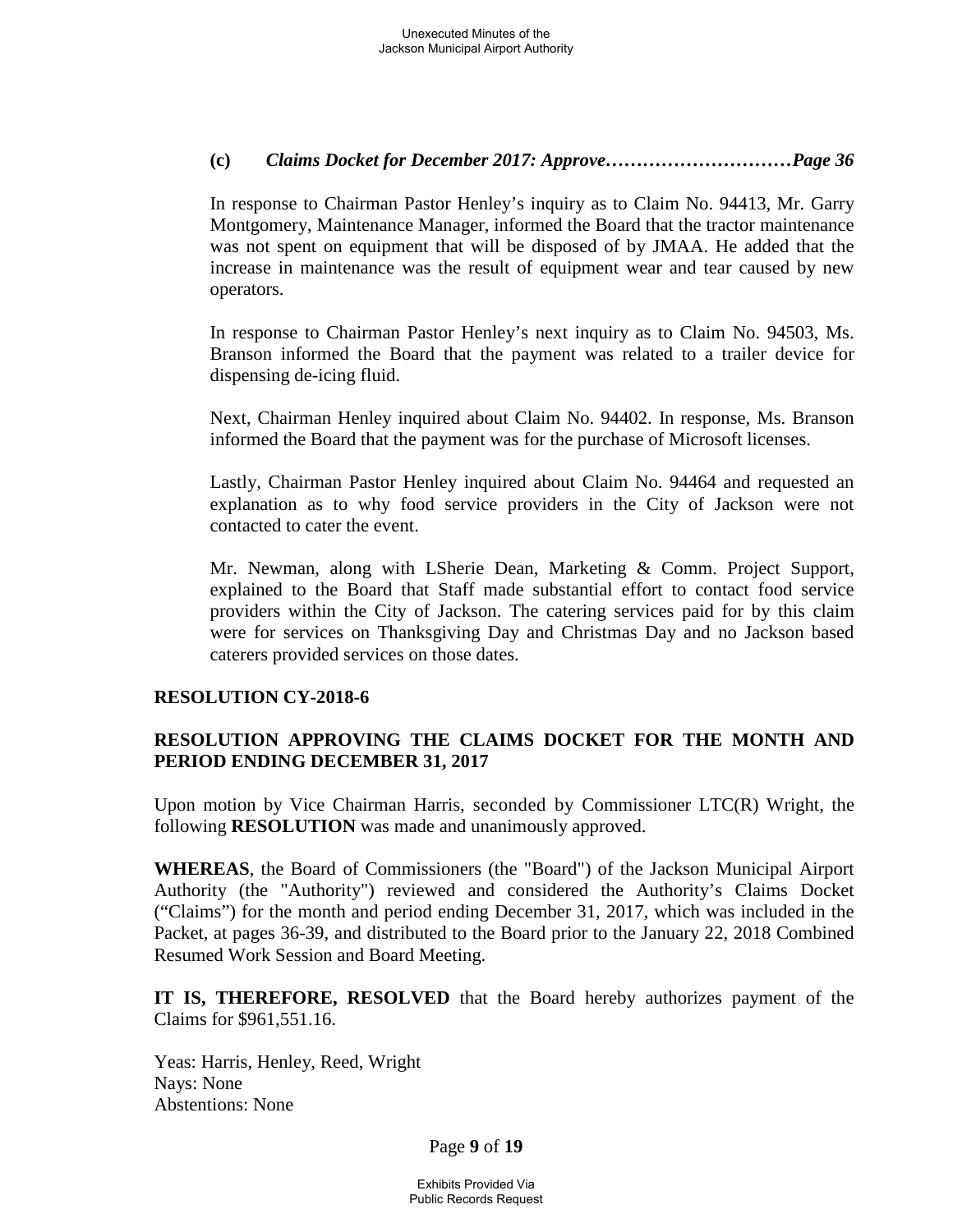January 22, 2018

**(d)** *Quarterly Statistics……………………………………………………..Page 40*

Next, Ms. Branson presented the Quarterly Statistics for 1<sup>st</sup> Quarter Fiscal Year 2018 ending December 31, 2017. There were no actions taken about the Quarterly Statistics.

# **B. Construction Projects**

None.

### **C. Procurements**

None.

### **D. Service Agreements**

# *1. Maintenance Facility Roof Replacement, JAN: Authority to Award Professional Services Contract (Durrell Design Group PLLC)……..Page 43.*

Chairman Pastor Henley explained the Staff's request appearing at Pages 43-46 in the Packet. During discussion of the request, Mr. Newman and JMAA Staff responded to the Board questions as follows.

In response to Chairman Pastor Henley's inquiry concerning when Durrell Design Group moved into the City of Jackson, Mr. Newman deferred to JMAA Staff Members. The owner of Durrell Design Group, PLLC, who was present at the Meeting, was invited to address the Board.

Mr. Greg Durrell, the owner of Durrell Design Group, PLLC ("Durrell"), introduced himself and informed the Board that his company was originally founded in Clinton, MS. Subsequently, Durrell moved to Jackson in 2017 after purchasing and renovating a building in Jackson. He stated that the firm is no longer located in Clinton, MS.

In response to Chairman Pastor Henley's next inquiry, Mr. Newman informed the Board that for this type of procurement, past experience in the field of aviation is not a requirement. He further stated that there are procurements for which aviation experience is important. In this particular instance where the project is somewhat standard, aviation field experience is not required.

Chairman Pastor Henley then clarified and confirmed his understanding of Mr. Newman's statement. He confirmed that it was his understanding that if the project is standard and is performed in non-aviation environments, aviation experience is not an important factor. Mr. Newman agreed.

> Page **10** of **19** Exhibits Provided Via Public Records Request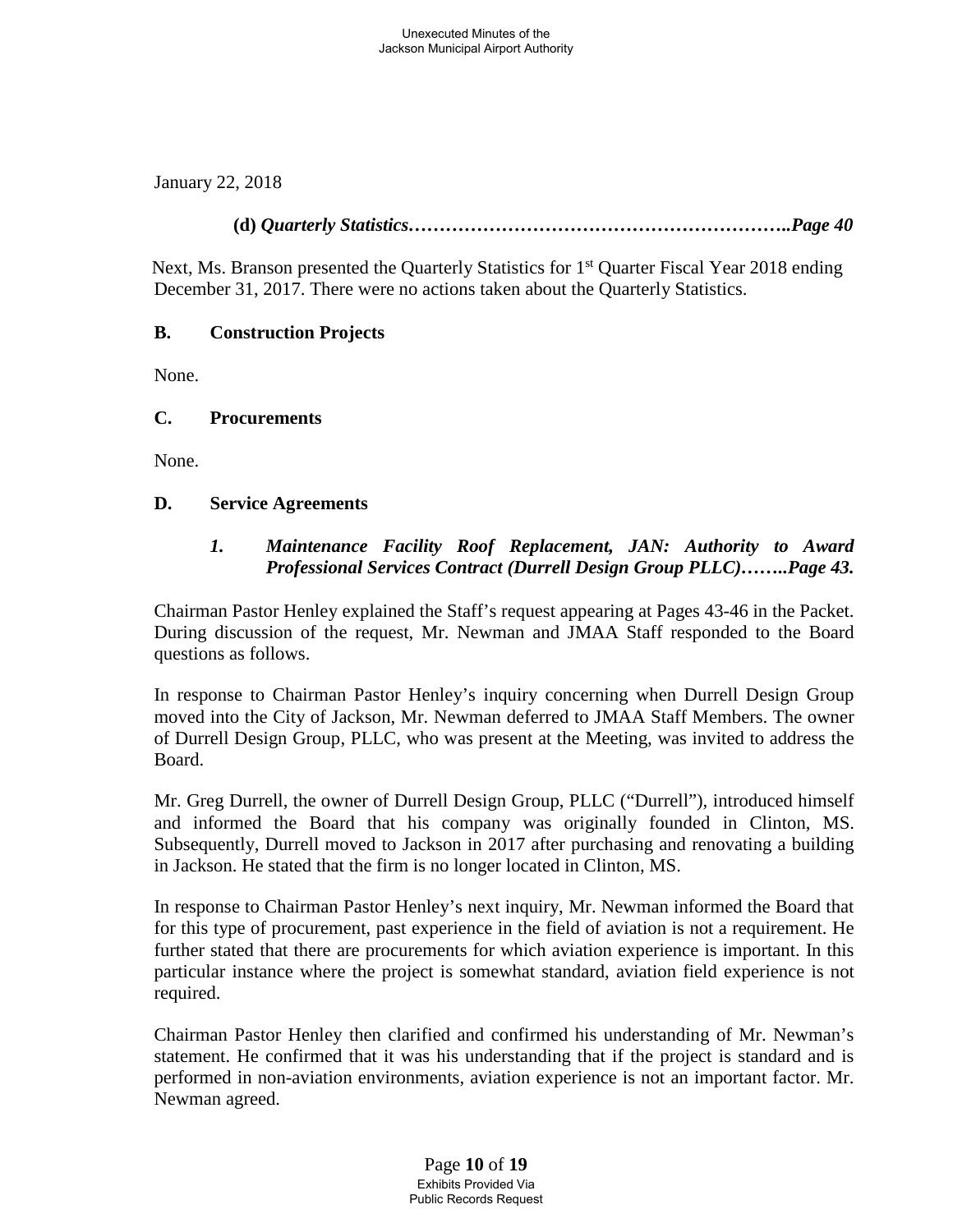Next, Chairman Pastor Henley stated that previously Staff told the Board that the prior experience of respondents with JMAA is considered. He then asked if, during evaluations of the Statements of Qualifications, the selection committee discussed the past work experience of any of the respondents with JMAA.

In response, Mr. Chad Parker informed the Board that as a part of this project, experience was one (1) of the elements considered. He added that the evaluation ratings were selected based on the information included in each of the respondents' Statement of Qualifications, ("SOQ"). He explained that this would have included any information in the SOQ related to each respondents' experience with JMAA.

# **RESOLUTION CY-2018-7**

# **RESOLUTION GRANTING AUTHORITY TO AWARD A PROFESSIONAL SERVICES CONTRACT TO DURRELL DESIGN GROUP, PLLC IN CONNECTION WITH THE JACKSON-MEDGAR WILEY EVERS INTERNATIONAL AIRPORT MAINTENANCE FACILITY ROOF REPLACEMENT PROJECT**

Upon motion by Commissioner LTC(R) Wright, seconded by Commissioner Reed, the following **RESOLUTION** was made and approved by majority vote 2-0-2.

**WHEREAS**, the Board has considered the request of JMAA Staff for: (i) authority to award the contract for professional services in connection with the Jackson-Medgar Wiley Evers International Airport ("JAN") Maintenance Facility Roof Replacement Project to Durrell Design Group, PLLC ("Durrell Design Group") of Jackson, Mississippi for fees plus contingency not to exceed \$38,855.00; and (ii) approval of the budget amount of \$51,385.00 for this phase of the Project; and

**WHEREAS**, Durrell Design Group, a Certified Disadvantaged Business Enterprise ("DBE") will be supported by Advanced Environmental Consultants, a Certified DBE, which shall receive 9.6% of the total amount paid by JMAA to Durrell Design Group. Therefore, this project has 100% DBE participation; and

**WHEREAS**, the Board finds that such requests, which are explained in the Memorandum dated January 22, 2018, at pages 43-46 of the Meeting Packet, ought to be granted.

**IT IS, THEREFORE, RESOLVED** that the Board is: (i) authorized to award the contract for professional services in connection with the JAN Maintenance Facility Roof Replacement Project to Durrell Design Group, PLLC ("Durrell Design Group") of Jackson, Mississippi for fees plus contingency not to exceed \$38,855.00; and (ii) the budget amount of \$51,385.00 for this phase of the Project is approved.

**IT IS, THEREFORE, FURTHER RESOLVED** that Durrell Design Group, a Certified Disadvantaged Business Enterprise ("DBE") will be supported by Advanced Environmental Consultants ("AEC"), a Certified DBE, which shall receive 9.6% of the total amount paid by JMAA to Durrell Design Group. Therefore, this project has 100% DBE participation; and

Page **11** of **19**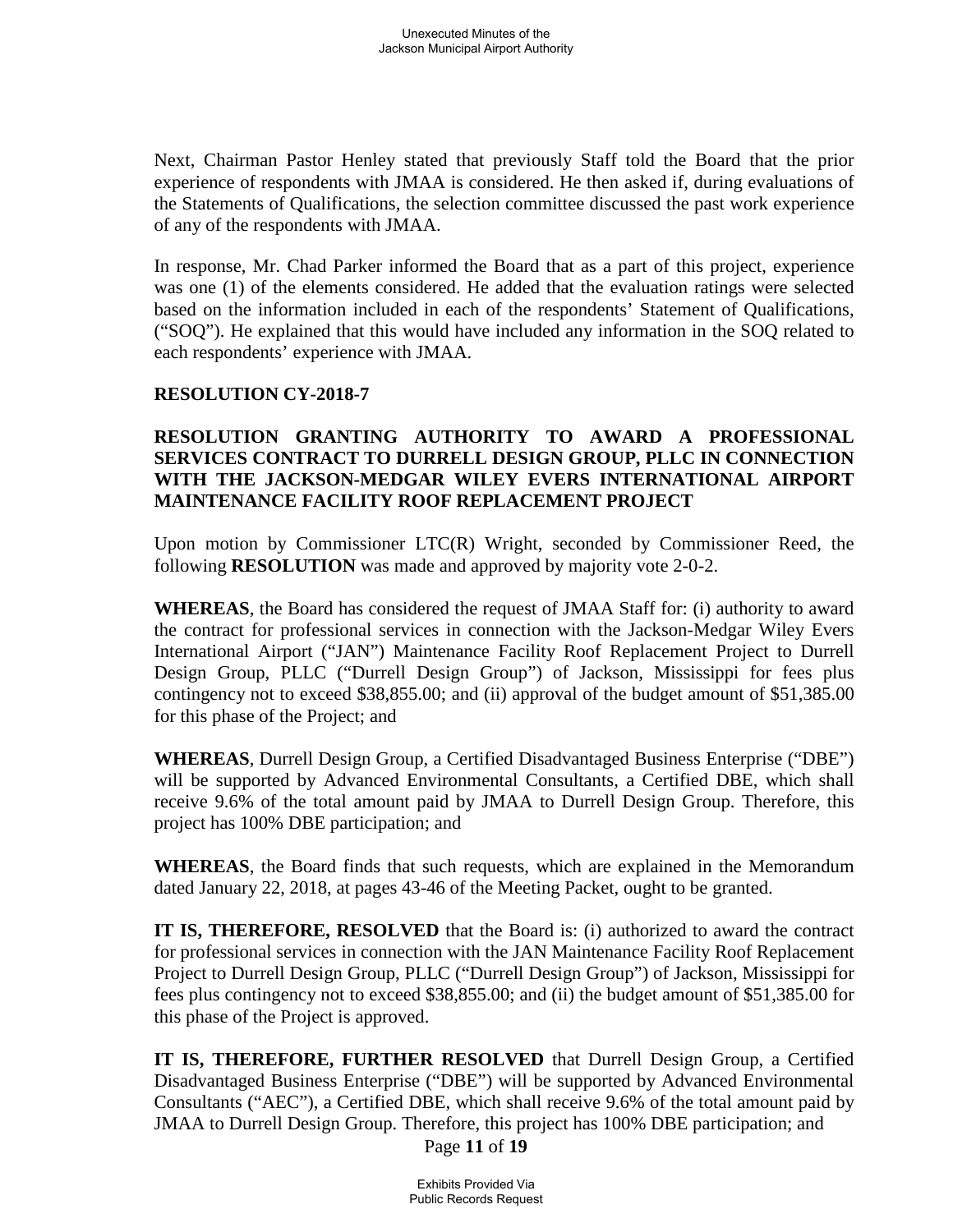**IT IS, THEREFORE, FURTHER RESOLVED** that the Board finds that such requests are fully explained in the Memorandum dated January 22, 2018, at pages 43-46 of the Meeting Packet.

Yeas: Reed, Wright Nays: None Abstentions: Harris, Henley

January 22, 2018

*2. International Drive Rehabilitation, JAN: Authority to Publish a Request for Qualifications and Approve the Estimated Engineering Services Budget…………………………………………………………………….Page 47*

Chairman Pastor Henley explained the Staff's request appearing at Pages 47-50 in the Packet. Afterward, the following discussion took place.

In response to Commissioner Reed's comment regarding the need for an alternate route, Mr. Newman informed the Board of Commissioners that the Memo addresses having an alternate entry and exit route to and from JAN, in the event of an emergency that causes International Drive to close.

Mr. Newman then confirmed that the Strategic Plan 2021 includes plans to address the Hawkins Field entrance at Woodrow Wilson Drive, in response to Commissioner LTC(R) Wright's inquiry.

Next, in response to Chairman Pastor Henley's inquiry, Mr. Newman confirmed that the "Scope of Work" section in the Board Memo, at Pages 47-50 of the Packet, should include an additional sentence that states: "assessment of vacated road and alternate exit ways."

Mr. Newman then informed the Board that to complete the International Drive Rehabilitation Project, an alternate route has to be available for entry and exit.

#### **RESOLUTION CY-2018-8**

### **RESOLUTION GRANTING AUTHORITY TO PUBLISH A REQUEST FOR QUALIFICATIONS FOR ENGINEERING DESIGN SERVICES AND CONSTRUCTION OVERSIGHT; APPROVAL OF THE ESTIMATED ENGINEERING BUDGET; AND APPROVAL OF THE BUDGET FOR THIS PHASE OF THE PROJECT**

Upon motion by Vice Chairman Harris, seconded by Commissioner Reed, the following **RESOLUTION** was made and approved by unanimous vote  $(4-0-0)$ .

> Page **12** of **19** Exhibits Provided Via Public Records Request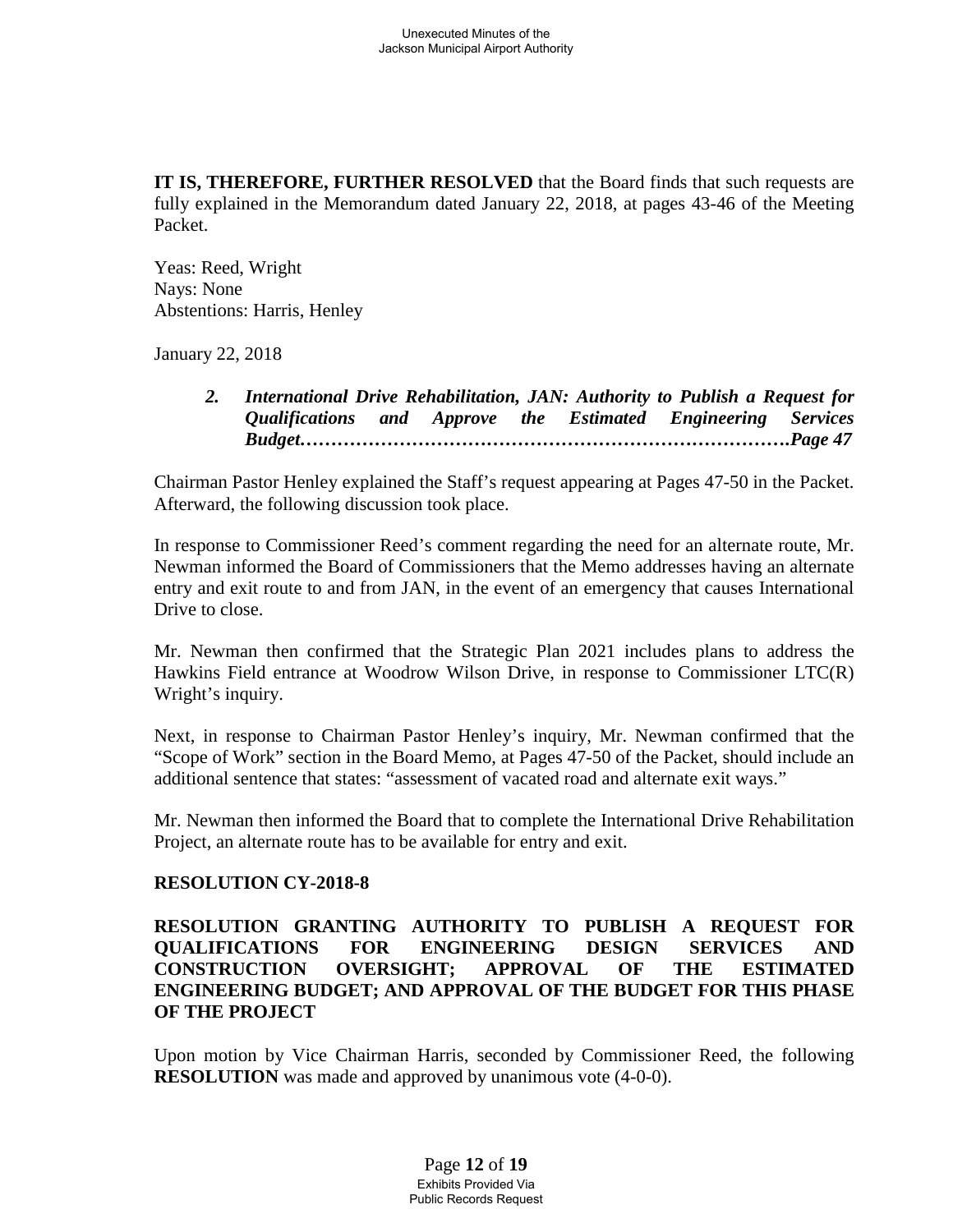**WHEREAS**, the Board has considered the request of JMAA's Staff for: (i) authority to publish a Request for Qualifications ("RFQ") for engineering design services and construction oversight; (ii) approval of the \$385,100.00 estimated engineering services budget; and (iii) approval of the budget for this phase of the Project for \$411,623.00, all in connection with the JAN International Drive Rehabilitation Project; and

**WHEREAS**, the Board finds that such requests, which are explained in the Memorandum dated January 22, 2018, as amended to include "assessment of vacated road and alternate exit ways" in the scope of work, at pages 47-50 of the Meeting Packet, ought to be granted.

**IT IS, THEREFORE, RESOLVED** that: (i) the Board is authorized to publish a Request for Qualifications ("RFQ") for engineering design services and construction oversight; (ii) the \$385,100.00 estimated engineering services budget is approved; and (iii) the budget of \$411,623.00 for this phase of the Project for \$411,623.00 is approved, all in connection with the JAN International Drive Rehabilitation Project; and

**IT IS, THEREFORE, FURTHER RESOLVED** that the Board finds that such requests are fully explained in the Memorandum dated January 22, 2018, as amended to include "assessment of vacated road and alternate exit ways" in the scope of work, at pages 47-50 of the Meeting Packet.

Yeas: Harris, Henley, Reed, Wright Nays: None Abstentions: None

January 22, 2018

*3. 5th Floor and West Concourse Roof Replacement, JAN: Authority to Publish a Request for Qualifications and Approve the Estimated Architectural Services Budget…………………………………………………………………….Page 51*

Chairman Pastor Henley explained the Staff's request appearing at Pages 51-54 in the Packet. The Board asked no questions, and there was no discussion concerning this request.

# **RESOLUTION CY-2018-9**

**RESOLUTION GRANTING AUTHORITY TO PUBLISH A REQUEST FOR QUALIFICATIONS FOR ARCHITECTURAL DESIGN SERVICES AND CONSTRUCTION OVERSIGHT; APPROVAL OF THE ESTIMATED ARCHITECTURAL SERVICES BUDGET; AND APPROVAL OF THE BUDGET FOR THE 5TH FLOOR MAIN TERMINAL BUILDING AND WEST CONCOURSE ROOF REPLACEMENT**

Upon motion by Vice Chairman Harris, seconded by Commissioner  $\text{LTC}(R)$  Wright, the following **RESOLUTION** was made and approved by unanimous vote (4-0-0).

#### Page **13** of **19**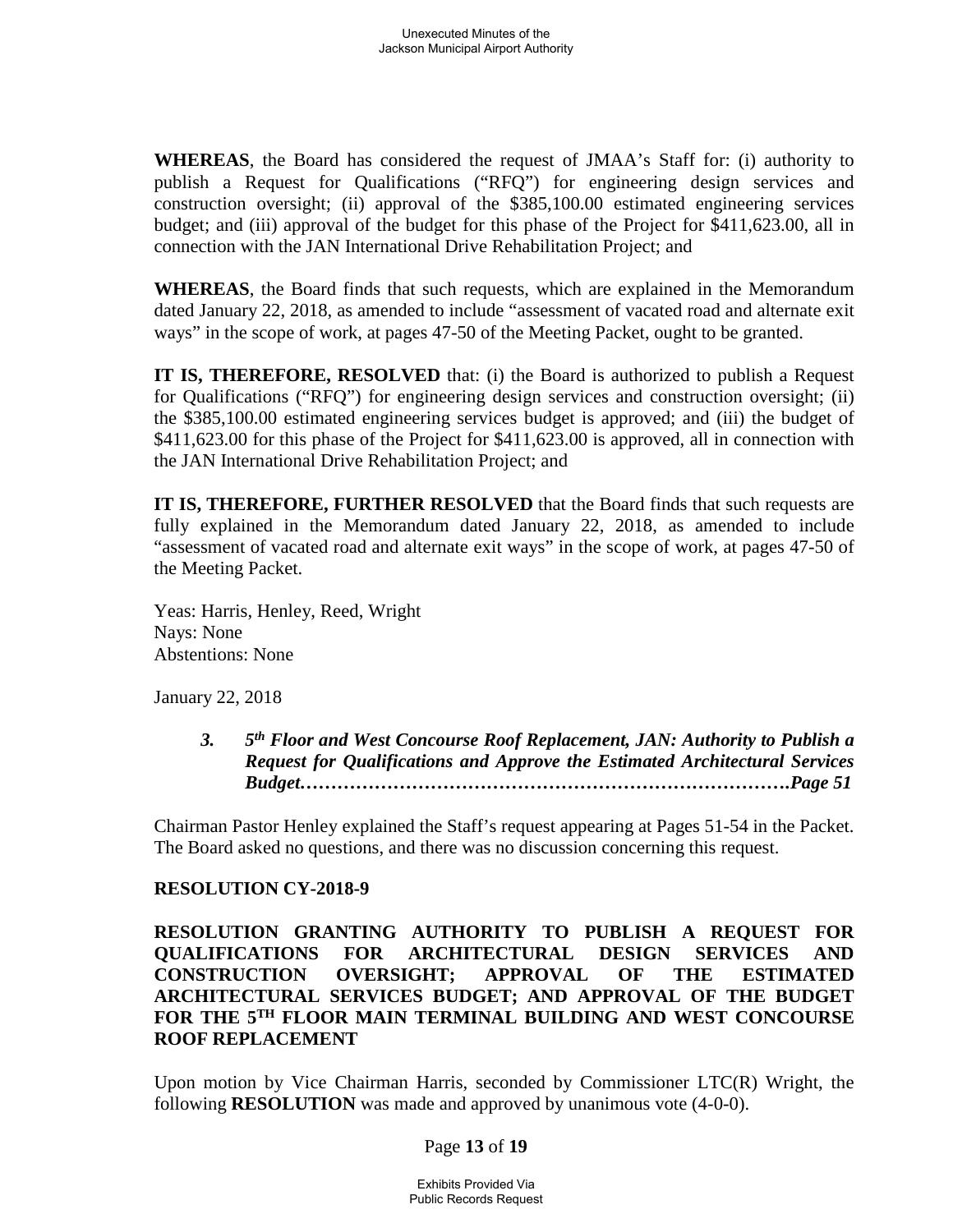**WHEREAS**, the Board has considered the request of JMAA's Staff for: (i) authority to publish a Request for Qualification ("RFQ") for architectural design services and construction oversight; (ii) approval of the estimated architectural services budget of \$62,000.00; and (iii) approval of the budget for this phase of the Project for \$95,200.00, all in connection with the JAN Main Terminal 5<sup>th</sup> Floor and West Concourse Roofs Replacement; and

**WHEREAS**, the Board finds that such requests, which are explained in the Memorandum dated January 22, 2018, at pages 51-54 of the Meeting Packet, ought to be granted.

**IT IS, THEREFORE, RESOLVED** that: (i) the Board is authorized to publish a Request for Qualifications ("RFQ") for architectural design services and construction oversight; (ii) the \$62,000.00 estimate architectural services budget is approved; and (iii) the budget of \$95,200.00 for this phase of the Project is approved, all in connection with the JAN International Drive Rehabilitation Project; and

**IT IS, THEREFORE, FURTHER RESOLVED** that the Board finds that such requests are fully explained in the Memorandum dated January 22, 2018, at pages 51-54 of the Meeting Packet.

Yeas: Harris, Henley, Reed, Wright Nays: None Abstentions: None

January 22, 2018

# **E. Grants**

None.

 $\setminus$ 

# **F. Other Matters**

*1. Property Real Estate Brokerage Services, JMAA: Authority to Issue a Request for Proposal for the Jackson-Medgar Wiley Evers International Airport with emphasis on the East Metro Corridor and Hawkins Field……………………………………………………………………Page 55*

# **MOTION TO AUTHORIZE JMAA'S STAFF TO ISSUE A REQUEST FOR PROPOSALS FOR REAL ESTATE BROKERAGE SERVICES**

The Board considered the **MOTION** by Commissioner Reed, seconded by Vice Chairman Harris, to authorize JMAA Staff to issue a Request for Proposals for Brokerage Services.

Chairman Pastor Henley explained the Staff's request appearing at Pages 55-57 in the Packet.

Page **14** of **19** Exhibits Provided Via Public Records Request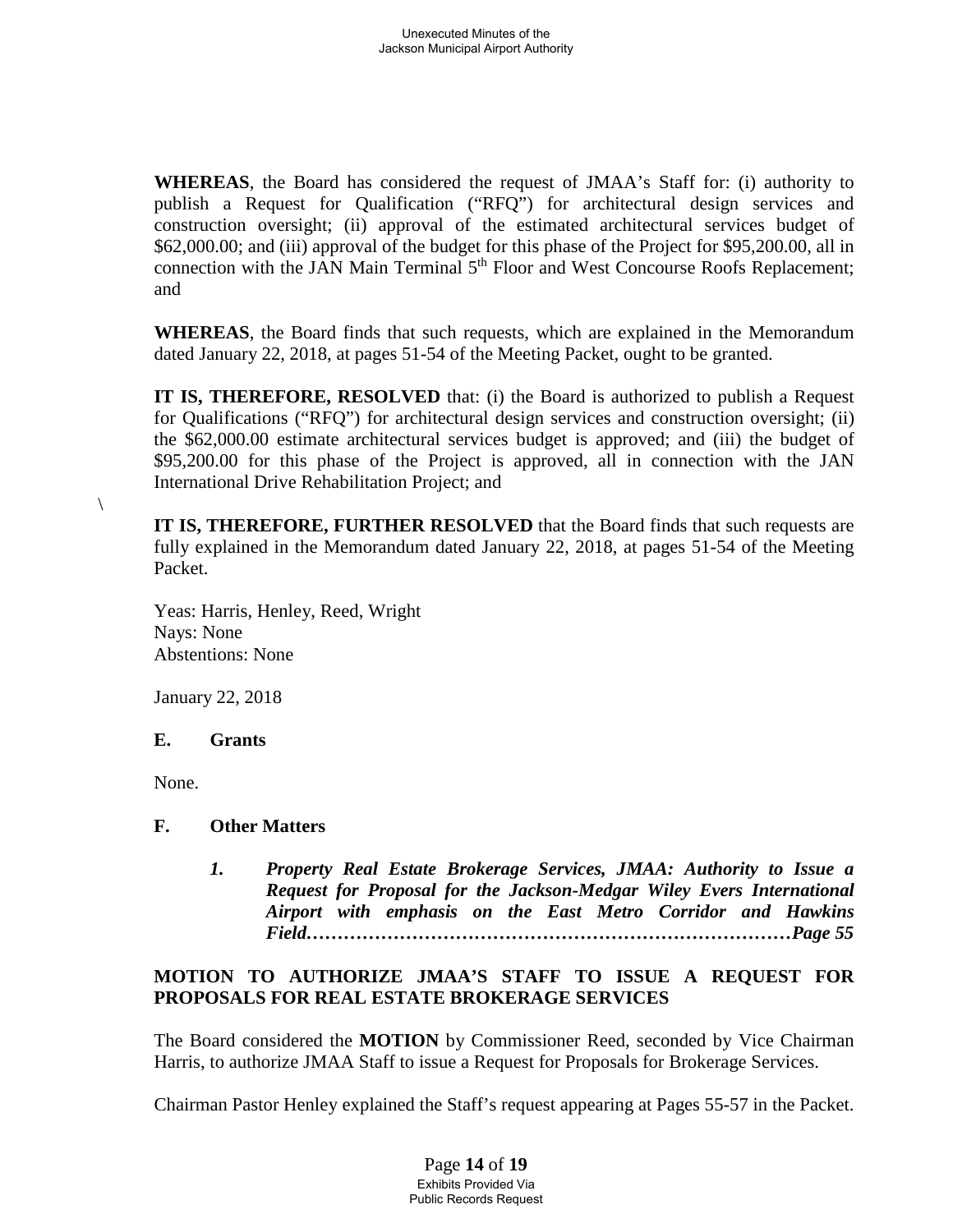The Board held the following discussion.

Commissioner LTC(R) Wright addressed the Board and stated that there had been some discussion among the City of Jackson Leadership and Planning Director Dr. Mukesh Kumar's office concerning the East Metro Corridor. One matter discussed was potentially getting some zoning and other people involved on the City's behalf. He added that the City of Jackson is interested in the development occurring around the airport and the involved parties, and because the City is interested in expediting the development, the City will contact JMAA Staff concerning the zoning issue shortly to discuss the property.

In response, Mr. Newman informed the Board that Staff's request herein as to Brokerage Services and having the City of Jackson involved is something that can be done simultaneously.

Commissioner LTC(R) Wright then clarified that the City wants to make sure they are aware or have some say as to zoning of land adjourning JMAA property that is incorporated or leased by the City of Jackson.

In response to Chairman Pastor Henley's inquiry, Mr. Newman informed the Board that any broker selected would only receive compensation for suitors brought forth by it. The broker will not be compensated for any deals already being considered by JMAA. Further, he confirmed that the above-stated would be included in the RFP and the contract agreement to make sure all potential brokers are aware that they will only be compensated for an agreement that arises because of their efforts.

Chairman Pastor Henley then asked the Board Members their opinions regarding serving as the Selection Committee for this project or allowing the Staff Members to serve as the Selection Committee.

The Board held some discussion concerning the Brokerage Service Project and by a consensus agreed that the JMAA Board of Commissioners would serve as the Selection Committee for this project.

Chairman Pastor Henley then announced that the Board decided, by consensus, to serve as the Selection Committee as to the Brokerage Services.

Then Chairman Pastor Henley called for a motion amending the previous motion for authority to issue a Request for Proposals.

#### **RESOLUTION CY-2018-10**

# **RESOLUTION AUTHORIZING JMAA'S STAFF TO ISSUE A REQUEST FOR PROPOSALS FOR REAL ESTATE BROKERAGE SERVICES AND DETERMINING THAT THE BOARD WILL SERVE AS THE SELECTION**

#### Page **15** of **19**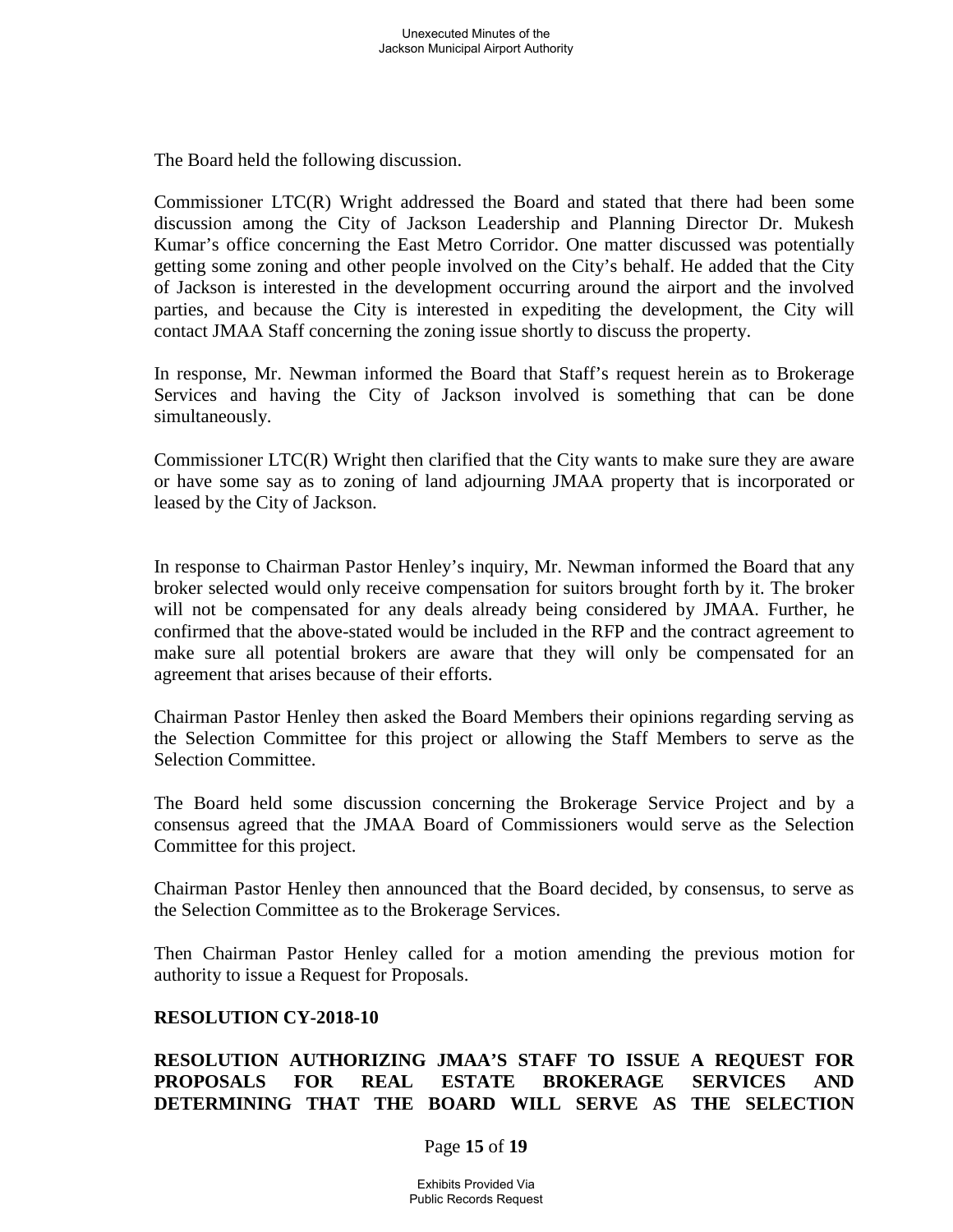### **COMMITTEE**

Upon amended motion by Vice Chairman Harris, seconded by Commissioner LTC(R) Wright, the following **RESOLUTION** was made and approved by unanimous vote (4-0-0).

**WHEREAS**, the Board has considered the request of JMAA Staff for authority to solicit proposals for Real Estate Brokerage Services for the Jackson Municipal Airport Authority's ("JMAA"), Jackson-Medgar Wiley Evers International Airport with emphasis on the East Metro Corridor ("EMC") property and Hawkins Field property; and

**WHEREAS**, the JMAA Board of Commissioners want to serve as the Selection Committee to select the Real Estate Brokerage Services service provider; and

**WHEREA**S, the Board finds that such request, which is explained in the Memorandum dated January 22, 2018, at pages 55-57 of the Meeting Packet, except that the Selection Committee will be the JMAA Board of Commissioners, ought to be granted.

**IT IS, THEREFORE, RESOLVED** that JMAA's Staff is authorized to solicit proposals for Real Estate Brokerage Services for the Jackson Municipal Airport Authority's ("JMAA"), Jackson-Medgar Wiley Evers International Airport with emphasis on the East Metro Corridor ("EMC") property and Hawkins Field property; and

**IT IS, THEREFORE, FURTHER RESOLVED** that the JMAA Board of Commissioners will serve as the Selection Committee to select the Real Estate Brokerage Services service provider; and

**IT IS, THEREFORE, FURTHER RESOLVED** that the Board finds that such request is fully explained in the Memorandum, dated January 22, 2018, at pages 65-67 of the Meeting Packet, except that the Selection Committee will be the JMAA Board of Commissioners.

Yeas: Harris, Henley, Reed, Wright Nays: None Abstentions: None

January 22, 2018

#### **G. New Business**

#### *1. Commissioner Reed*

Commissioner Reed announced that the family of former Commissioner Dr. Rosie L.T.P. Johnson is accepting donations for the Mississippi School for the Blind to honor the life and service of Dr. Johnson. She provided the information to the Board as well as the audience concerning how to go about contributing.

> Page **16** of **19** Exhibits Provided Via Public Records Request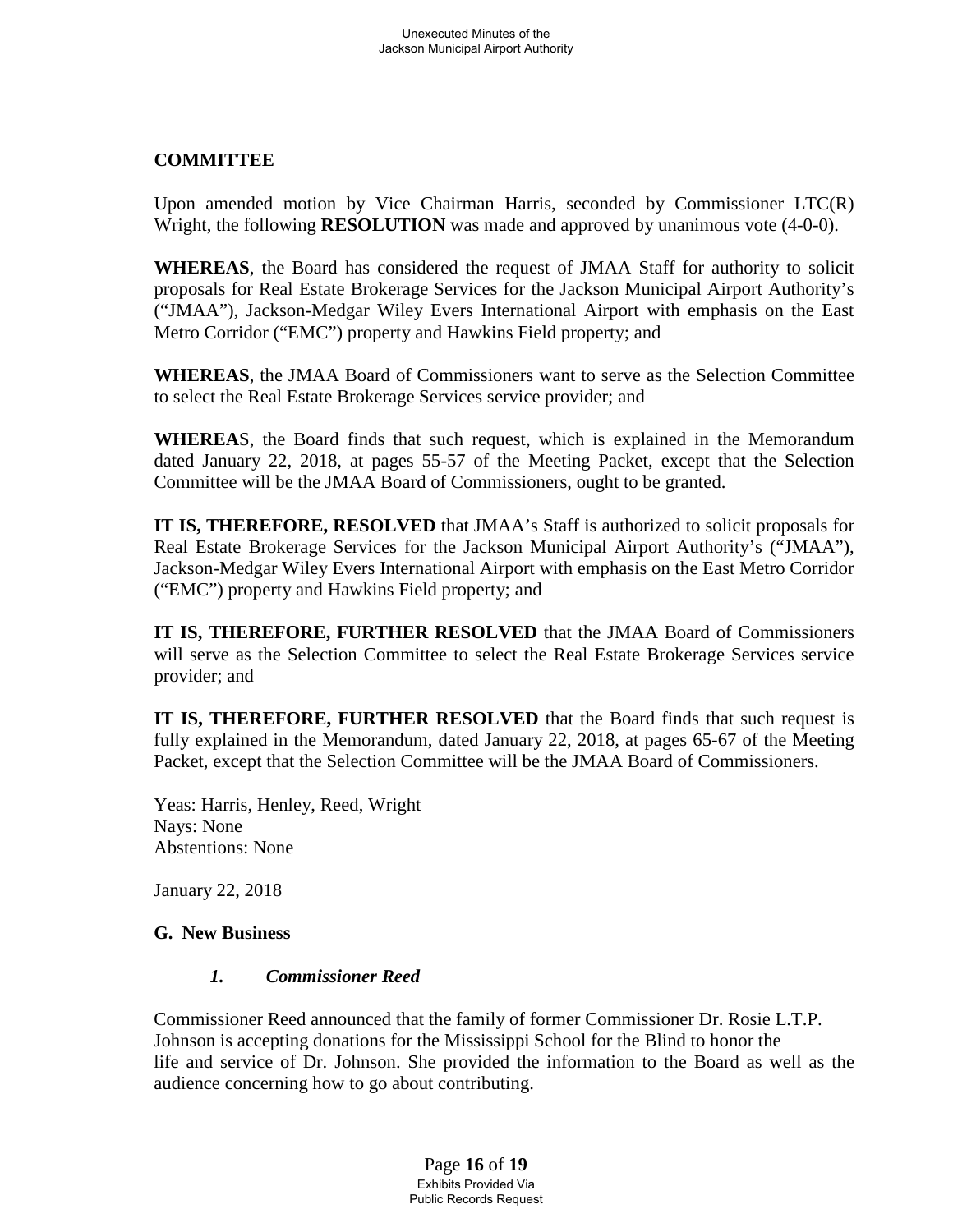### **OPEN SESSION**

Chairman Pastor Henley stated that it was necessary for the Board to enter Closed Session to determine if an Executive Session is appropriate and that he would entertain a motion to do this. Commissioner LTC(R) Wright then moved that the Board go into a Closed Session to discuss whether to go into an Executive Session to consider matters that he believed could be discussed in Executive Session and Commissioner Reed seconded the motion.

The Board unanimously resolved to close the Meeting. Chairman Pastor Henley asked all, except Mr. Carl Newman, CEO, Ms. Arnetrius Branson, CFO, attorneys from Walker Group, PC, and The May Law Firm, to leave the room.

All present, with the exceptions noted, were directed to vacate the room; this was done.

The Board went into Closed Session at 4:51 p.m.

### **CLOSED SESSION**

Vice Chairman Harris then moved that the Board enter Executive Session to discuss one (1) pending litigation matter, Cresslyn Bailey v. Jackson Municipal Airport Authority. Commissioner Reed seconded the motion to enter Executive Session and the Commissioners unanimously (4-0-0) resolved to enter Executive Session for the stated purpose.

The Closed Session ended at 4:53 p.m.

#### **OPEN SESSION**

Chairman Pastor Henley then invited all persons outside the room to re-enter, some did. Chairman Pastor Henley then stated in Open Session that the Board, during Closed Session, voted to enter Executive Session to discuss one (1) pending litigation matter, Cresslyn Bailey v. Jackson Municipal Airport Authority.

Chairman Pastor Henley asked all present, except for Mr. Carl Newman, CEO, Ms. Arnetrius Branson, CFO, attorneys from Walker Group, PC, and The May Law Firm, to leave the room. All present, with the exceptions noted, were directed to vacate the room; this was done.

The Board went into Executive Session at 4:54 p.m.

#### **EXECUTIVE SESSION**

During the Executive Session, the Board discussed one (1) pending litigation matter, Cresslyn Bailey v. Jackson Municipal Airport Authority.

### *1. The Board took the following action as to the pending litigation matter, Cresslyn Bailey v. Jackson Municipal Airport Authority.*

#### Page **17** of **19**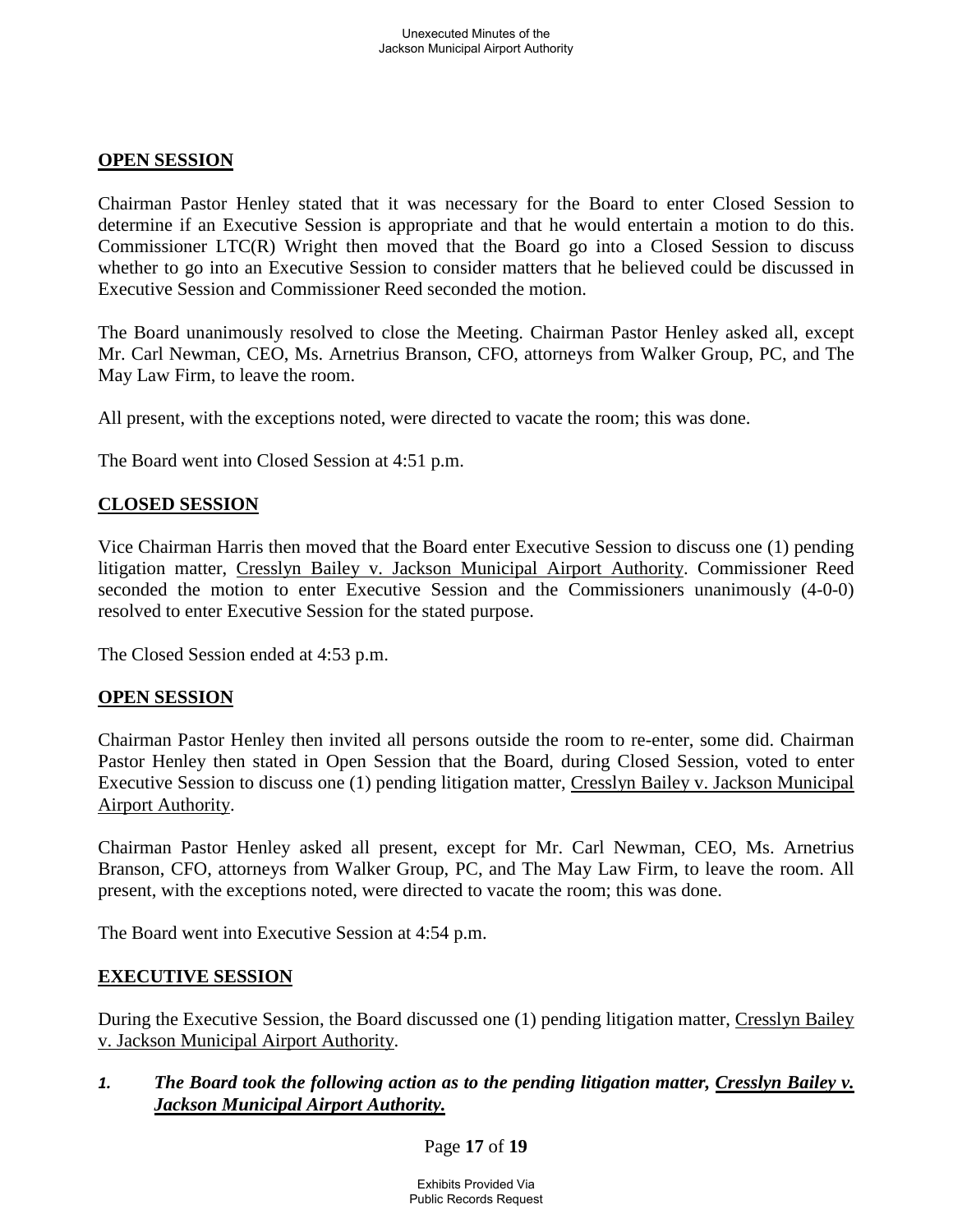### **RESOLUTION CY-2018-11**

### **RESOLUTION AUTHORIZING CHAIRMAN PASTOR HENLEY TO EXECUTE AGREEMENT RESOLVING CURRENT LITIGATION**

Upon amended motion by Commissioner Reed, seconded by Commissioner LTC(R) Wright, the following **RESOLUTION** was made and approved by majority vote (3-1-0).

**WHEREAS**, the Board has considered authorizing Chairman Pastor Henley to execute an agreement resolving current litigation Cresslyn Bailey v. Jackson Municipal Airport Authority, pursuant to the terms and conditions discussed during Executive Session; and

**IT IS, THEREFORE, RESOLVED** that Chairman Pastor Henley is authorized to execute an agreement resolving the current litigation Cresslyn Bailey v. Jackson Municipal Airport Authority, pursuant to the terms and conditions discussed during Executive Session.

Yeas: Henley, Reed, Wright Nays: Harris Abstentions: None

January 22, 2018

Upon motion by Commissioner Reed, seconded by Commissioner LTC(R)Wright and unanimous approval of the Commissioners, the Executive Session ended at 5:03 p.m.

Open Session reconvened at 5:04 p.m.

#### **OPEN SESSION**

All persons outside the room were invited to rejoin the meeting in open session, and some persons present outside the room re-entered.

Chairman Pastor Henley announced that the meeting was once again open. He then announced that during Executive Session the Board considered the previously identified motion and took the previously identified action on said motion.

Regarding the action taken, Chairman Pastor Henley announced that the Board voted to authorize him, as Chairman, to execute an agreement resolving the current litigation Cresslyn Bailey v. Jackson Municipal Airport Authority, pursuant to the terms and conditions discussed during Executive Session. The vote of the Commissioners on this matter: Commissioners Henley, Reed, and Wright voted "Yea;" Vice Chairman Harris voted "Nay."

#### **VIII. ADJOURNMENT**

Page **18** of **19** Exhibits Provided Via Public Records Request